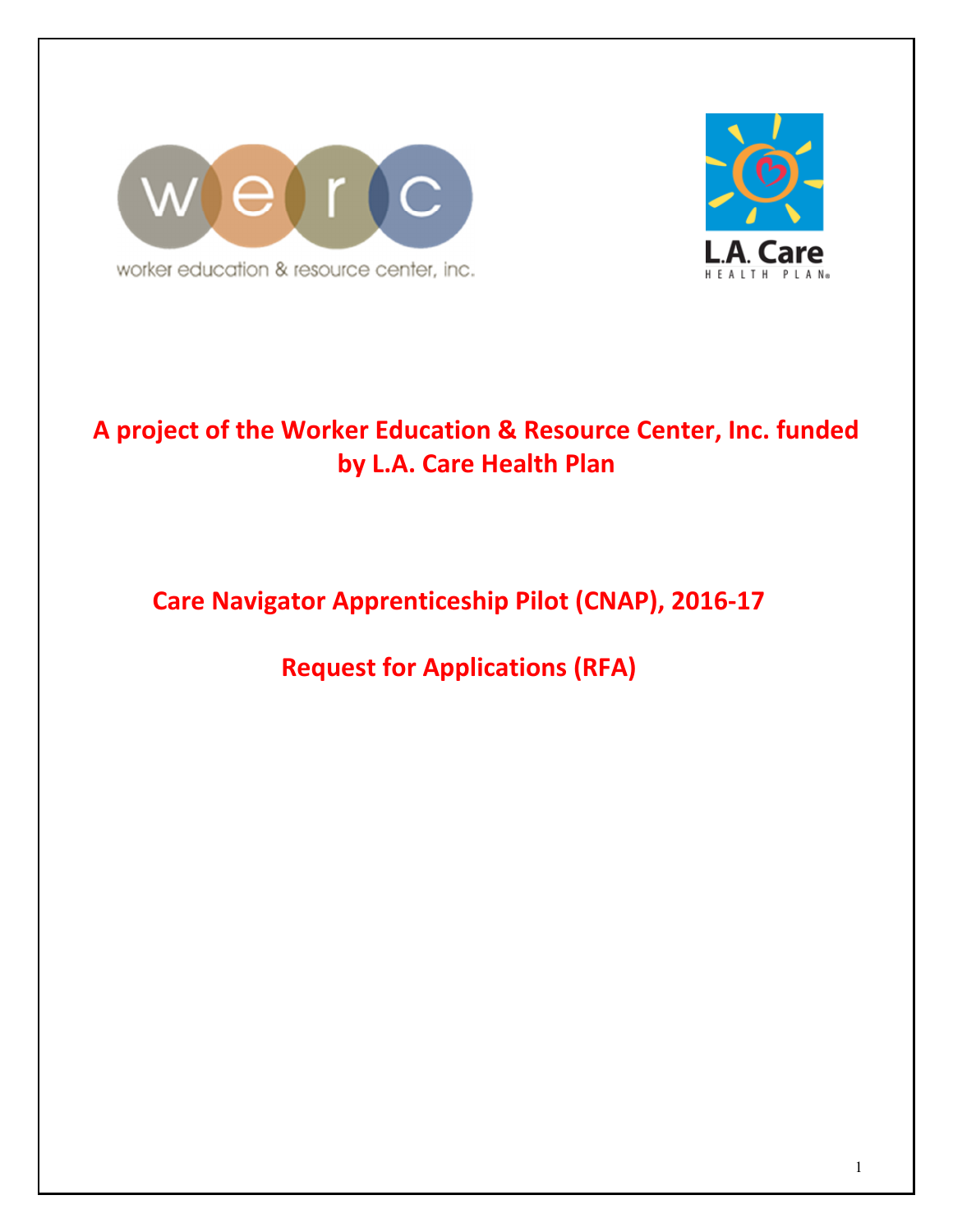#### I. CARE NAVIGATOR APPRENTICESHIP PILOT

The Affordable Care Act (ACA) has increased eligibility and access to over 1 million L.A. County residents, which includes Medi-Cal expansion patients (low-income, childless adults ages 18-64) who are new to L.A. Care and their network of contracted safety net clinics. Many of these patients are unaccustomed to having health care coverage and are more likely to have complex health, behavioral health, and social needs when presenting at their assigned clinic/provider. These new L.A. Care members require continuous education about the health care delivery system, including information and support on utilizing and navigating physical and behavioral health services, investing in their own health care on a regular basis, and keeping their health care coverage active.

Community clinics with limited staff and resources have struggled to expand services at a pace rapid enough to serve newly insured Medi-Cal patients under the ACA. In addition, community clinics are requiring to change by adapting their business model, infrastructure, and care delivery approaches to manage new patients with complex care issues in the post-ACA environment. Many clinics have expressed a need for workforce development assistance in coordinating care for these members, integrating medical care with behavioral health and social services, strengthening team-based care, and improving quality of care. One approach to assist clinics with care coordination of high utilizer patients has been using Community Health Workers functioning as Care Navigators as a member of a medical team to address health and psychosocial issues outside of the clinic setting. Attachment  $A -$ Selected Care Navigator Care Models provides examples of Care Navigator programs providing teambased care in the health care safety net nationwide.

As a response to this community clinic resource need, L.A. Care is launching the Care Navigator Apprenticeship Pilot (CNAP). The objective of CNAP is to assist community clinics in improving care for complex patients with multiple chronic conditions by: (1) preparing and deploying Care Navigators into primary care and (2) providing targeted education to the medical team to promote Care Navigator integration. Additionally, L.A. Care intends to determine if CNAP yields a return on investment by decreasing emergency department and inpatient hospitalization costs to support a business case to continue and expand this innovative care delivery model as a workforce initiative. One desired outcome of CNAP will be for the participating clinics to value the Care Navigator contribution and offer them employment at the end of the pilot period.

To carry out this work, L.A. Care funded the Worker Education & Resource Center (WERC), a nonprofit organization with 15 years of workforce development experience, to work with L.A. Care Safety Net Initiatives Department to develop and implement CNAP. CNAP's design reflects the expertise of an advisory committee that includes L.A. Care; the Community Clinic Association of Los Angeles County; WERC; Health Care LA, IPA; and select community clinic representatives.

On behalf of L.A. Care, WERC will select five clinics to participate in CNAP in 2016-2017 and will recruit, hire, educate, and pay the apprenticeship salary for 10 Care Navigators (two per clinic) using an apprenticeship model.<sup>1</sup> Selected clinics will gain two (2) WERC trained Care Navigators who will be deployed into medical teams providing care coordination at each clinic. Each clinic will be required to identify a clinical team member to be a preceptor/mentor for the Care Navigator, who will be

l

 $^1$  An apprenticeship is an earn-and learn model in which an individual is paid to learn a set of skills through a combination of classroom instruction and work-based learning.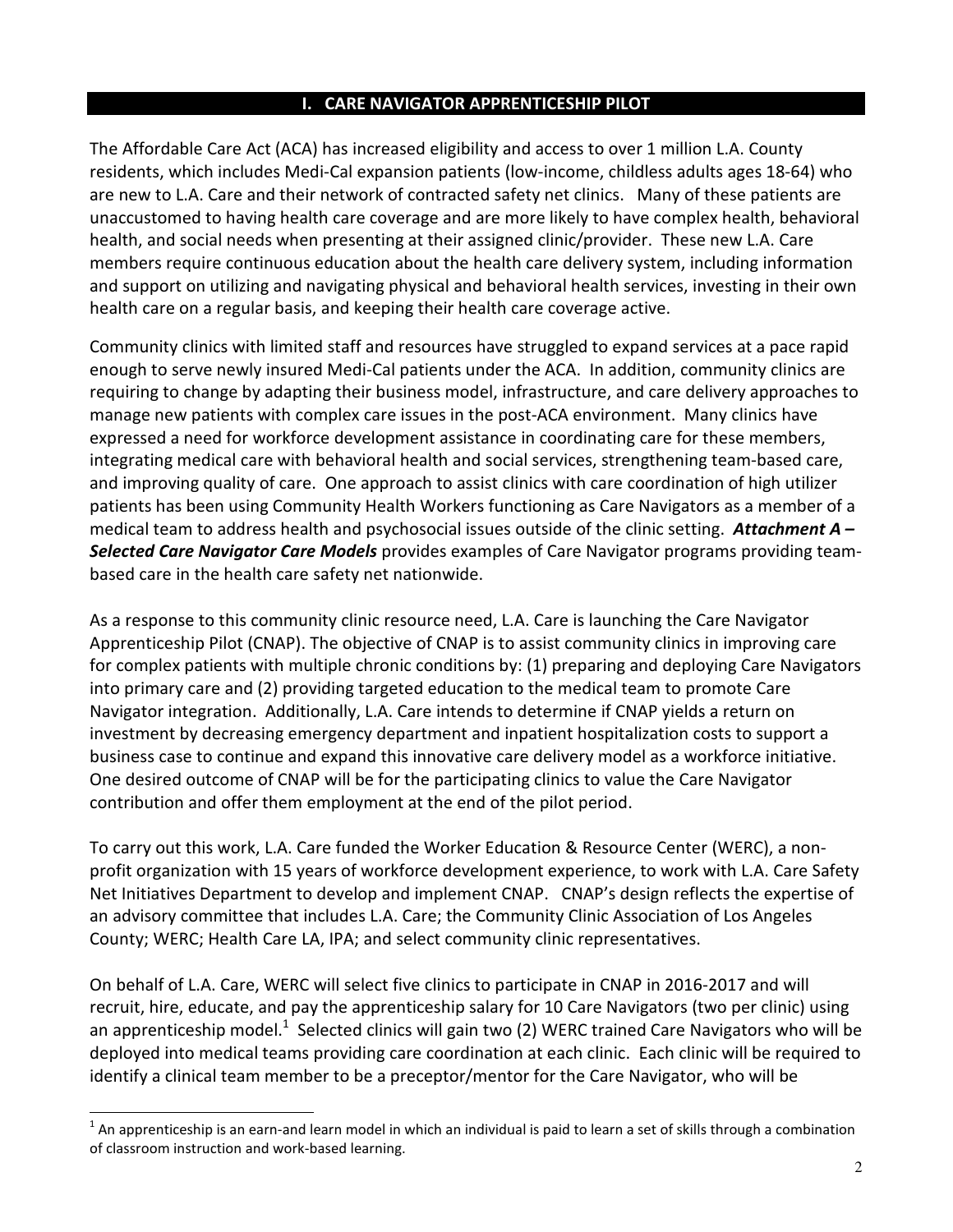responsible for observing and documenting competencies achieved. WERC will orient and provide ongoing support for the preceptor/mentor and the entire medical team for the duration of the pilot. **Attachment B – CNAP Roles** provides more information about the required members of a clinic medical team to accept a Care Navigator and their respective roles.

CNAP will use the following criteria for selecting eligible community clinic patients who are high cost/high utilizers for the Care Navigator caseload:

- Patients with two (2) or more identified chronic conditions
- Two (2) or more emergency department visits within a 6-month period
- Two (2) or more inpatient hospital admissions within a 6-month period
- Two (2) or less inpatient admissions with at least one primary diagnosis of:
	- o Congestive heart failure
	- o COPD/asthma
	- o Coronary artery disease

# II. ABOUT L. A. CARE HEALTH PLAN AND THE WORKER EDUCATION & RESOURCE CENTER

L.A. Care Health Plan (Local Initiative Health Authority of Los Angeles County) is a public entity and community-accountable health plan serving residents of Los Angeles County through a variety of programs including L.A. Care Covered™, Medi-Cal, L.A. Care's Healthy Kids, L.A. Care Cal MediConnect Plan, and PASC-SEIU Homecare Workers Health Care Plan. L.A. Care is a leader in developing new programs through innovative partnerships designed to provide health coverage to vulnerable populations and to support the safety net. With over 1.9 million members, L.A. Care is the nation's largest public health plan and has been awarded an Excellent Accreditation by the National Committee for Quality Assurance. For more information, please visit **www.lacare.org**.

The Worker Education & Resource Center (WERC) is a 501(c)(3) non-profit organization initiated in 2002 that offers high quality workforce development programs for workers to improve their skills and prepare for high demand occupations in the health care sector. WERC's mission has expanded to include offering career ladder, skills development, and educational workshops and programs for the frontline workforce that provides healthcare services to Los Angeles County's most medically vulnerable communities. For more information, please visit www.we-rc.org.

# III. COMMUNITY CLINIC BASELINE ELIGIBLITY CRITERIA

The following community clinics are eligible to apply for the CNAP 2016-2017:

- Non-profit clinics contracted with L.A. Care through Health Care LA IPA, primarily serving Los Angeles County's low-income and uninsured adults who qualify for free or low-cost health care programs, that are a stand-alone, private non-profit 501 (c)(3) status clinic, and
	- $\circ$  Has a minimum aggregate Medi-Cal membership (including Plan Partner membership) of 1,000 members at the clinic organization level, and
	- $\circ$  Has the infrastructure to identify patients who have chronic conditions and are high utilizers of emergency services and hospitalizations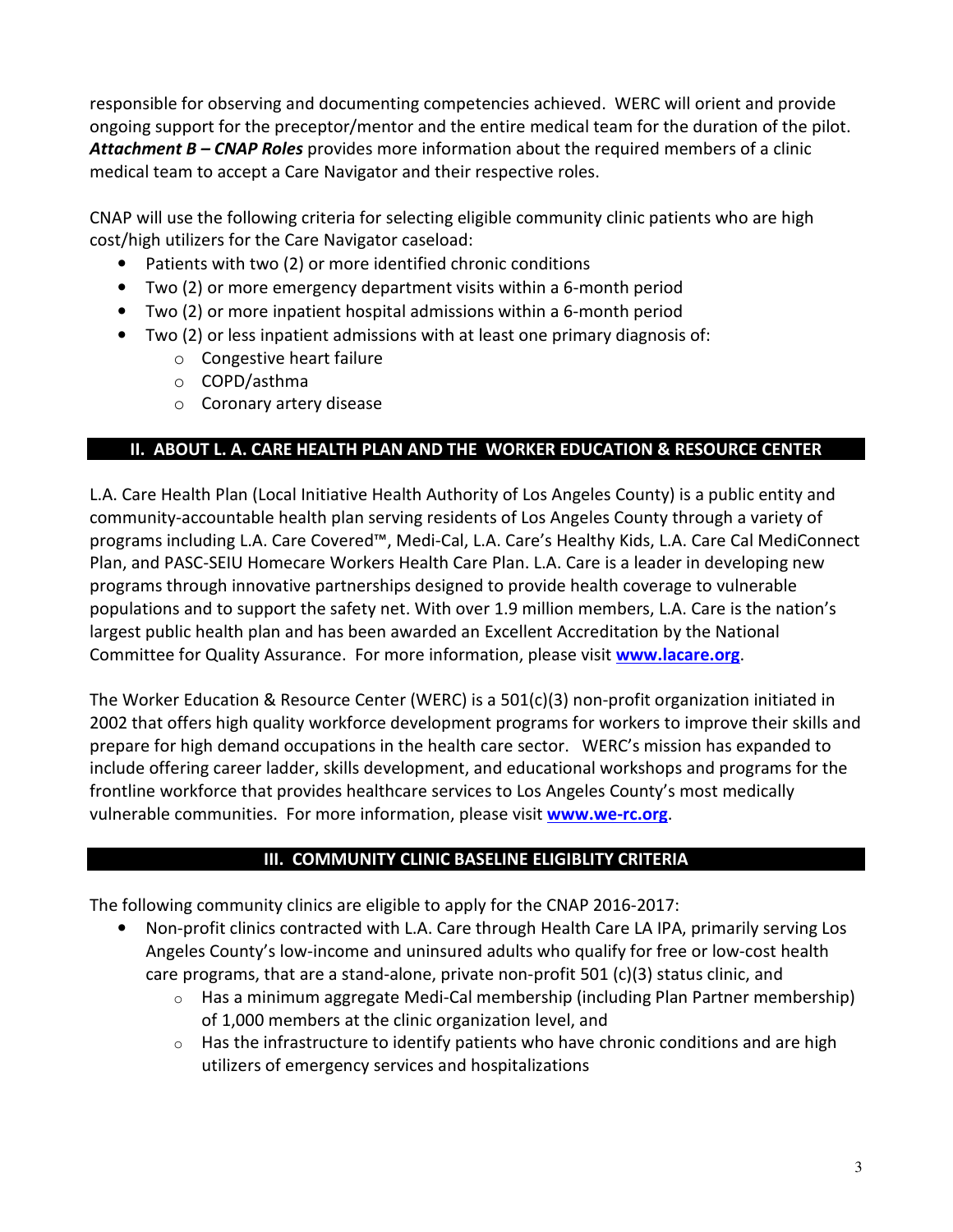## IV. RESOURCES AVAILABLE THROUGH THE CARE NAVIGATOR APPRENTICESHIP PILOT

L.A. Care is the sole funder of the CNAP and has selected WERC to recruit, hire, train, and deploy Care Navigators into care teams at community clinics as Apprentices. An apprenticeship is when an individual is paid to learn a set of skills through a combination of classroom instruction and workbased learning. WERC has created the Care Navigator Apprenticeship with the state and federal departments that oversee apprenticeship programs. Upon completion of the apprenticeship program, the Care Navigator will receive an industry-recognized credential, and qualify for a permanent position as a Care Navigator/Community Health Worker.

Selected community clinics will receive workforce resources from WERC in the form of Care Navigator Apprentices and educational support for the Care Navigator Apprentices, their Preceptor/Mentor, and their medical team in which they are deployed. Apprentices' salaries, benefits, and administration cost incurred to deploy Care Navigators to the community clinic will be the sole responsibility of WERC. At no time during the CNAP will the community clinics receive direct funding.

# V. SELECTION PROCESS

Applications must be complete at the time of submission and include all required documentation requested in the application. Applications will be reviewed by a multi-disciplinary committee of both L. A. Care and WERC staff as well as external experts. Evaluation of applications are based on a variety of criteria including but not limited to the following:

# o Leadership Engagement

- Key leadership (i.e., CEO, CMO, COO) is engaged and committed to CNAP's vision, goals and objectives, and implementation
- Evidence of supporting documentation (i.e., strategic plan) promoting or using Care Navigators in a care coordination team-based model

# o Lead Clinician Engagement

• A lead clinician is identified (i.e., MD, NP, RN) and committed to CNAP's vision, goals and objectives, and implementation

# o Mentor/Preceptor

• Able to identify and appoint a committed clinic manager or team member who can serve in this role for the duration of the CNAP

# o Team-Based Care/Patient Centered Medical Home Delivery Model

- Clinic has an established team-based care model for targeted patient population
- o Eligible Patient Population: High Cost/High Utilizers of Emergency Department and Inpatient Hospital Admissions
	- Serve patients who have high levels of inappropriate use of emergency department and inpatient hospital admissions, including 30-day readmissions
- o Eligible Patient Population: Complex Patients
	- Serve patients who have 2 or more identified chronic conditions
	- Able to identify their patient population with 2 or more identified chronic conditions
- o Clinic Referral Coordination Process
	- Functional referral coordination process with documented procedures to assist patients with referral follow up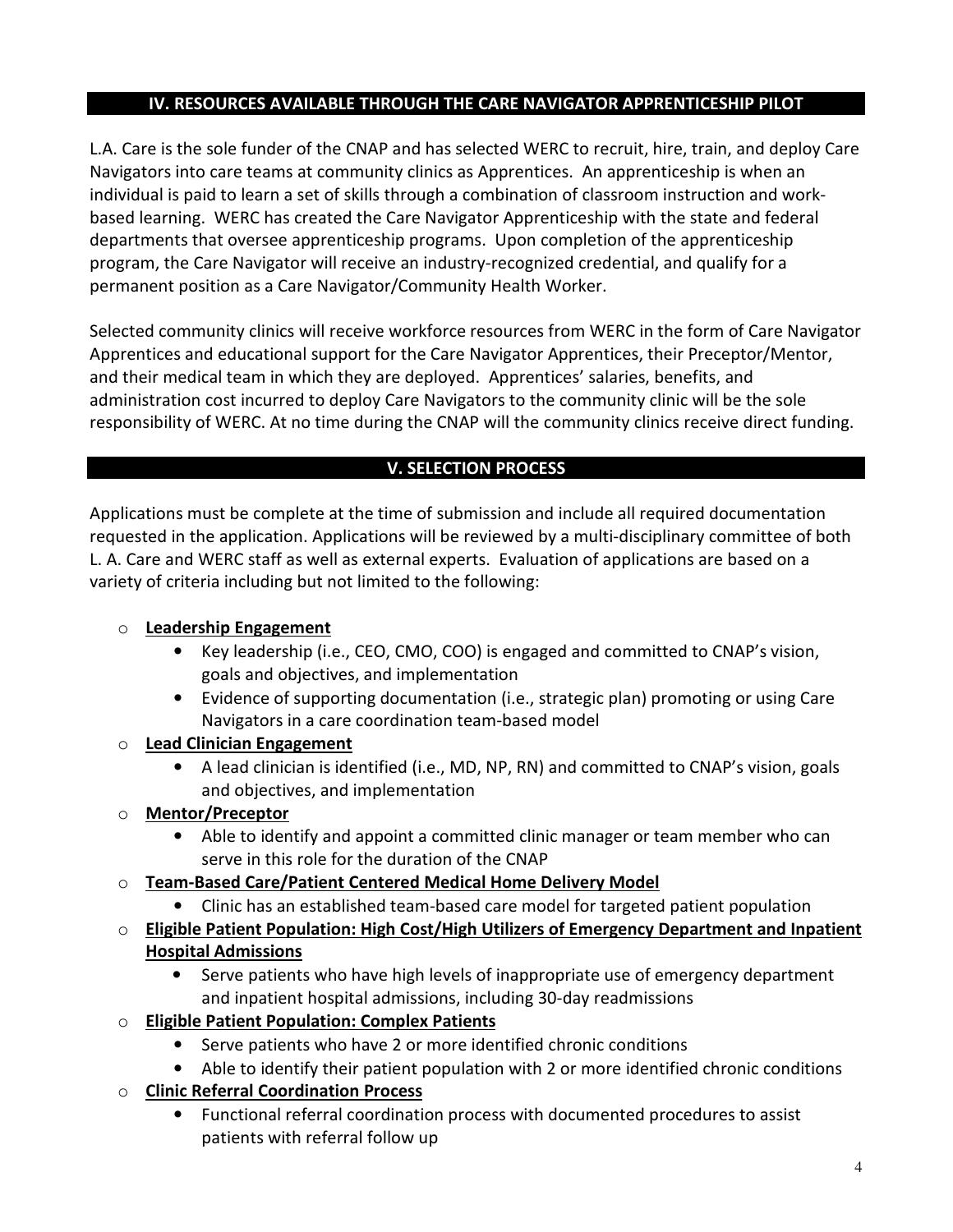#### o Electronic Medical Record (Data Collection)

- Documented Electronic Medical Record system
- Level of use within clinic structure
- Functionality within clinic departments/units for data analysis
- o Clinic Onboarding and Training Infrastructure
	- Documented formal employee onboarding program or procedures and contacts

## o Value-Based Programs

• Documented level of outreach and services available to the patient population served to community-based services and social supports outside of the clinic

WERC will be conducting a site visit with applicants to conduct an Onsite Readiness Assessment as part of the application evaluation process. L. A. Care Health Plan and WERC will also take into consideration during the application review process that patient demographics and geographic diversity of L.A. County is reflected in the selected community clinics. Applicants will be scored and ranked for: (1) meeting minimum requirements; (2) completeness of application; and (3) onsite readiness assessment.

The ranked score of any application will not be published or provided to applicants as permitted under applicable law. Decisions are final and no appeals from applicants will be considered.

## VI. MONITORING AND OTHER EXPECTATIONS

WERC will monitor the selected organizations to assure that they are performing according to the terms of the agreement between WERC and the clinic. Selected organizations will be required to submit timely reports to WERC that provide complete and accurate documentation of program activities and progress during the pilot.

## VII. TERMS OF AGREEMENT

The term of Agreement will commence on the date noted in the fully executed Memorandum of Understanding between WERC and the clinic. WERC will select clinics that will receive Care Navigators Apprentices and targeted education support for one year.

## VIII. INFORMATIONAL WEBINAR

To assist prospective applicants, L.A. Care and WERC will hold one (1) Informational Webinar with a limit of two persons per clinic:

Wednesday, April 13, 2016 at 1pm-2pm

To access the webinar, please use the following information:

| WebEx Access: | https://conferencing.lacare.org/orion/joinmeeting.do?MK=998959357 |
|---------------|-------------------------------------------------------------------|
| Phone Number: | 1-855-846-1604 (Toll Free Access Dial In Number)                  |
| Access Code:  | 998-959-357                                                       |